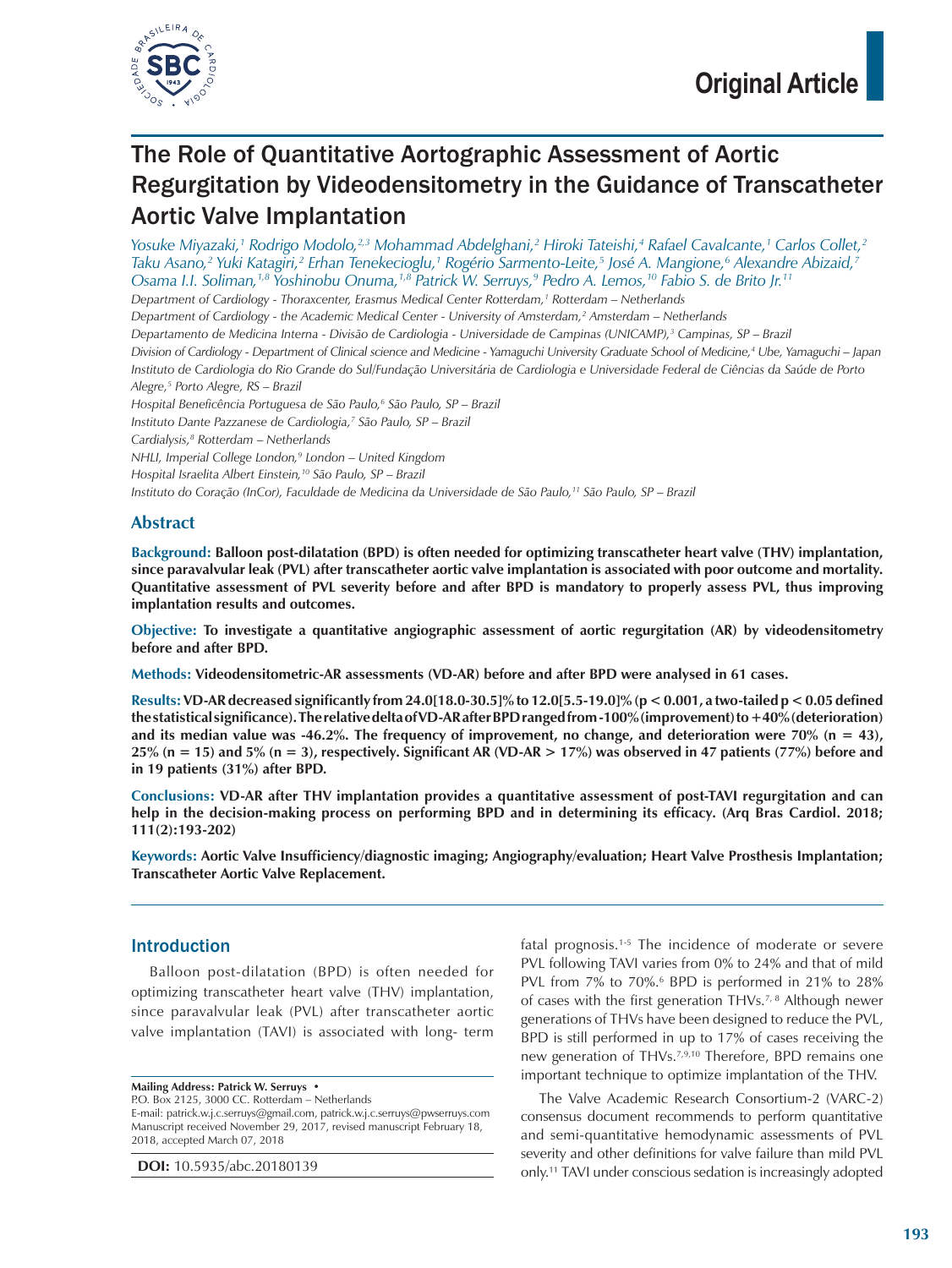in clinical practice (i.e. the minimalist approach) restricting the usage of transesophageal echocardiography (TEE) as a guidance for TAVI and increasing the role of aortography as a screening tool to determine the severity of PVL during the procedure. We have previously reported the *in vitro* and *in vivo* validation of quantitative angiographic assessment of aortic regurgitation (AR) by videodensitometry technique after implantation of THV with an excellent reproducibility and accuracy.12 This technique provides an accurate assessment of the severity of PVL and it has been shown that a Videodensitometric-AR (VD-AR) > 17% correlates with increased mortality and impaired reverse cardiac remodelling as determined by echocardiography after TAVI.13,14 This prognostic cut-off value  $(VD-AR > 17%)$  could have the potential to guide operators in deciding the need for BPD. However, the change of VD-AR from before to after BPD has not been investigated. The aim of this study is to assess a quantitative aortographic approach of PVL by videodensitometry before and after BPD.

## Methods

### Study design

This is a report on patients enrolled in the the Brazilian TAVI registry including between January 2008 and January 2013. List of participating centers, inclusion and exclusion criteria and technical description of TAVI-procedure were previously reported.15 The study protocol was approved by the ethics committee at each of the participating centers and all patients provided informed written consent. Three hundred ninety-nine patients were enrolled in the Brazilian TAVI registry in that period. VD-AR was performed and found to be analysable in 228 patients.16 In this population, 102 patients underwent BPD, and in 17 cases, no angiography was available before BPD. Out of 85 cases with available aortograms before and after BPD, VD-AR was analysable at both time points in 61 cases (Figure 1). The reasons of non-analysable are discriminated in Figure 1.

#### Aortographic assessment of AR

Aortic root angiography was performed before and after BPD, using at least 20 ml of non-ionic contrast injected through a pigtail catheter positioned above the prosthetic valve stent (in case of a balloon-expandable device) or within the distal third of the prosthetic valve stent (in case of a self-expanding device). The decision on the total contrast volume and speed of injection, catheter size, and the projection were left to the discretion of the operators. Visual assessment of AR was performed by experienced observers based on Sellers' grade.17 In a blinded fashion, assessment of post-BPD aortograms was performed by observers different from those who analyzed pre-BPD aortograms.

#### Quantification of AR using videodensitometric technology

VD-AR before and after BPD was analysed at an independent core laboratory (Cardialysis Clinical Trials Management and Core Laboratories, Rotterdam, the Netherlands) by experienced observers using a dedicated software (CAAS A-Valve 2.0.2; Pie Medical Imaging, Maastricht, The Netherlands). The details of this technique have been described elsewhere.<sup>12-14,16,18</sup> After drawing the contours of the aortic root (*i.e*. reference region) and the subaortic one third of the left ventricle (i.e. region of interest [ROI]), the contrast time-density curves were generated for both regions over at least three cardiac cycles after contrast injection. The areas under these curves (AUC) are automatically calculated and represent the time-density integral. VD-AR is automatically calculated as the ratio of the AUC of the



**Figure 1 –** *Flowchart of this study. TAVI: transcatheter aortic valve implantation; VD-RA: Videodensitometric of aortic regurgitation; TEE: transesophageal echocardiography.*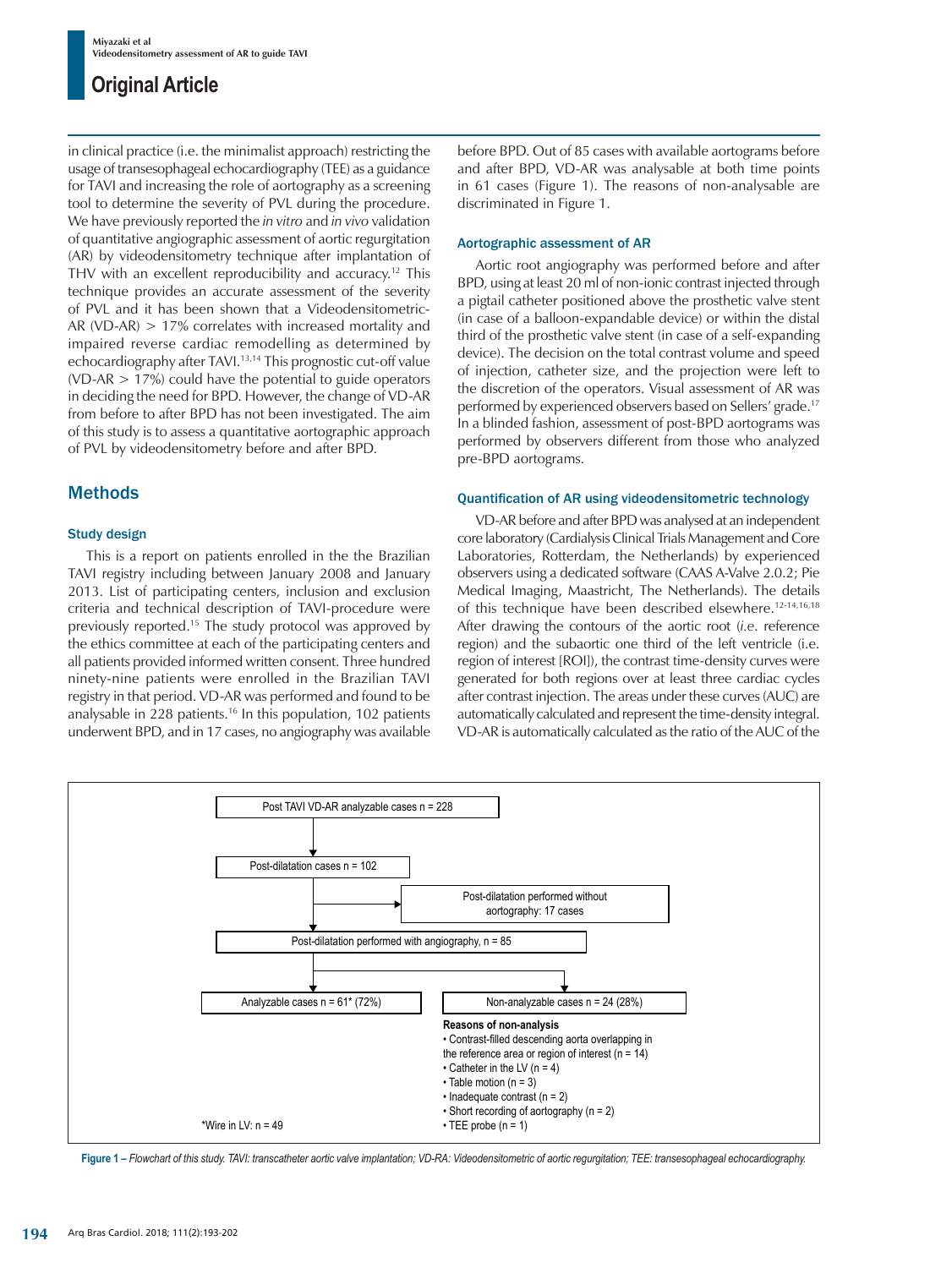ROI to that of the reference region (Figure 2). Theoretically, the value of VD-AR ranges from 0.0% to 100%. The relative delta VD-AR was calculated as = (VD-AR after BPD - VD-AR before BPD)/VD-AR before BPD, where a negative value indicates an improvement of the severity of AR.

### THV and post-dilatation balloon diameters / annulus diameter ratios

Multislice computed tomography (MSCT) was performed following the local radiological protocol. Cover index was calculated as "(prosthesis nominal diameter – annulus diameter) (prosthesis nominal diameter)  $\times$  100". The post-dilatation balloon size / annulus diameter ratio was calculated as "(balloon nominal diameter – annulus diameter) / (balloon nominal diameter)  $\times$  100".

#### **Statistics**

When continuous variables were normally distributed, we summarized data as mean  $\pm$  standard deviation.<sup>19</sup> If they were not normally distributed, median and inter-quartile range [IQR] were used. Mann-Whitney test was used to compare continuous variables between independent samples. Wilcoxon signed ranks test was performed to compare the serial changes between before and after BPD. All analyses were performed with SPSS 23 (IBM, Armonk, NY, USA). A two-tailed  $p < 0.05$  defined the statistical significance.

**Results** 

Baseline characteristics and echocardiographic data of this population ( $n = 61$ ) are shown in Table 1. The mean age was 81.6  $\pm$  7.6 years, and patients had a high Society of Thoracic Surgeons (STS)-Predicted Risk Of Mortality score, 8.8(4.6-16.3). Either CoreValve (Medtronic, Minneapolis, MN, USA) (72%) or SapienXT (Edwards Lifesciences, Irvine, CA, USA) (28%) have been implanted. In most cases, TAVI was performed with general anaesthesia (98%) and transfemoral approach (97%).

### Influence of BPD on VD-AR

The change of VD-AR from before- to after- BPD is shown in Figure 3 and a representative case is displayed in Figure 2 and Movie 1. VD-AR decreased significantly from 24.0[18.0-30.5]% (before BPD) to 12.0[5.5-19.0]% (after BPD)  $(p < 0.001)$ . The median value of absolute delta VD-AR was -10.0%, corresponding to a relative delta of - 46.2% (range: -100% to  $+40$ %). The frequencies of any improvement or deterioration of AR (as defined by VD-AR) were 82%  $(n = 50)$  and 18%  $(n = 11)$ , respectively (Figure 4). The 25th percentile of the relative delta VD-AR was 20%, and this cut-point was arbitrarily used to define "a significant change" as follows: a relative delta  $\lt$  -20% defined as "a significant improvement", a relative delta of -20 to  $+20\%$  as "no change", and a relative delta  $> +20\%$  as "a significant deterioration". There were 43 patients (70%) with significant improvement, 15 patients (25%) with no change, and 3 patients (5%) with significant deterioration.

The THV cover index and the balloon size used in post-dilatation were both available in 38 out of 61 patients – 25 (66%) among those with significantly improvement of PVL after BPD, 11 (29%) with no change in VD-AR, and 2 (5%) with deterioration of AR. THV cover index was 11.5[4.1,15.9]



**Figure 2 –** *Videodensitometric assessment of aortic regurgitation. A) Delineation of the aortic root (reference region: red area in the aortography) and the subaortic one third of LV (ROI: yellow area in the aortography) are shown by the analyser. The time-density curves are provided for both ROI (yellow) and reference (red) regions, and the AUC is automatically computed by the software time-density integrals. VD-AR corresponds to the relative AUC, which is automatically calculated as the ratio of the*  relative AUC in the ROI (yellow) to that in the reference area (red). Theoretically, the value of VD-AR ranges from 0 to 1. B) An example of VD-AR measurement before *BPD. C) An example of VD-AR measurement after BPD. Reproduce and adopted from Tateishi et al. EuroIntervention 201614*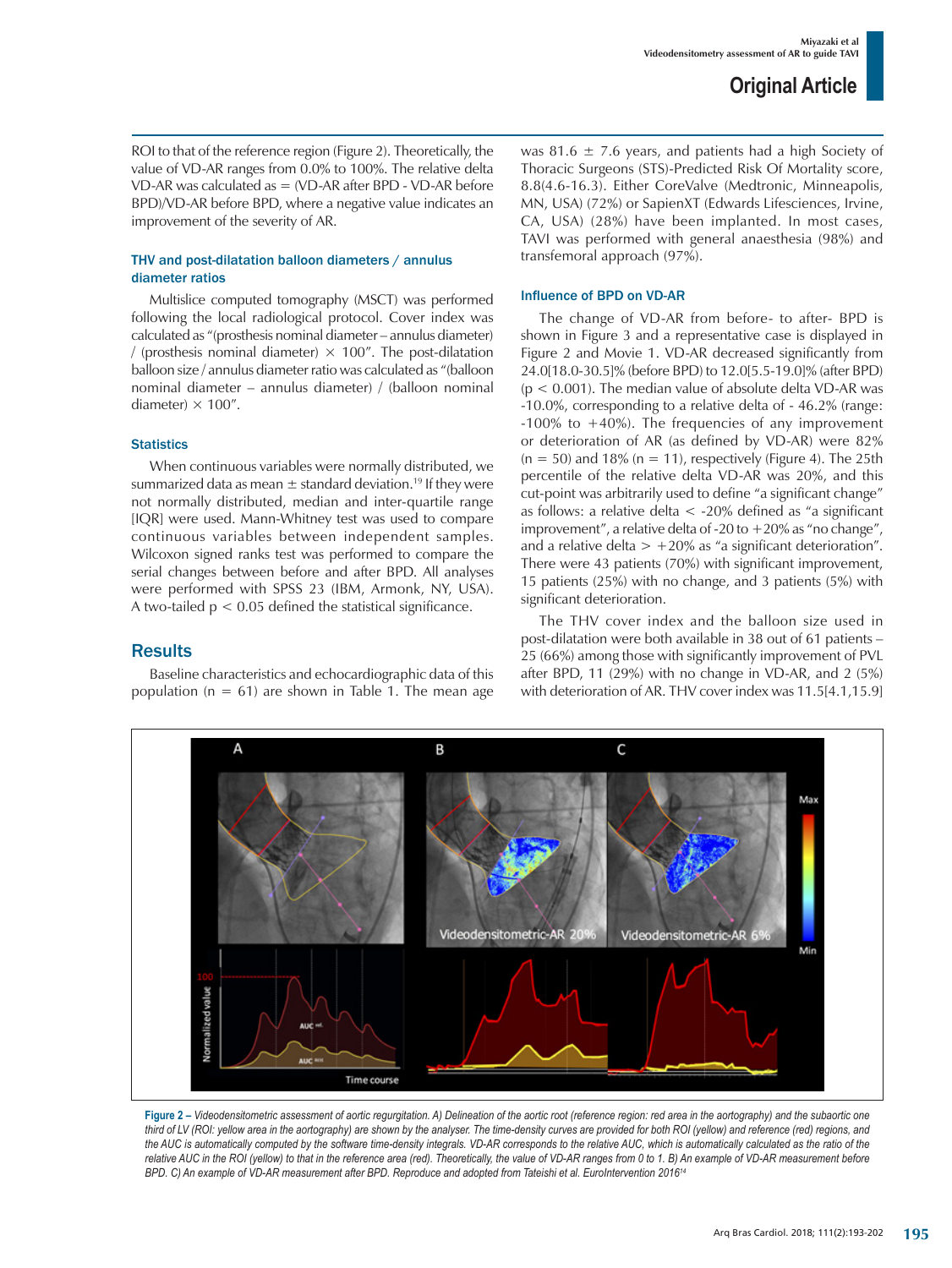### **Table 1 – Baseline and echocardiographic characteristics of the study population (n = 61)**

| Variables                                  | Median (IQR)/Frequency |
|--------------------------------------------|------------------------|
| <b>Clinical characteristics</b>            |                        |
| Age, years (median[IQR])                   | $81.6 \pm 7.6$         |
| Male gender, n (%)                         | 37(60.7)               |
| BMI, kg/m <sup>2</sup>                     | $24.6 \pm 3.9$         |
| NYHA II, n (%)                             | 13(21.3)               |
| NYHA III, n (%)                            | 27(44.3)               |
| NYHA IV, n (%)                             | 21(34.4)               |
| Hypertension, n (%)                        | 47(77.0)               |
| DM, n (%)                                  | 15(24.6)               |
| Renal insufficiency*, n (%)                | 51(83.6)               |
| CAD, n (%)                                 | 31(50.8)               |
| PAD, n (%)                                 | 13(21.3)               |
| COPD, n (%)                                | 15(24.6)               |
| PH**, n (%)                                | 12(19.7)               |
| Prior PCI, n (%)                           | 15(24.6)               |
| Prior CABG, n (%)                          | 10(16.4)               |
| Prior MI, n (%)                            | 6(9.8)                 |
|                                            |                        |
| Prior stroke, n (%)                        | 6(9.8)                 |
| Prior BAV, n (%)                           | 4(6.6)                 |
| Prior AVR, n (%)                           | 1(1.6)                 |
| Prior PMI, n (%)                           | 7(11.5)                |
| Af/AFL, n (%)                              | 9(15.0)                |
| STS-PROM, %                                | $8.8[4.6-16.3]$        |
| EuroSCORE, %                               | 15.9[9.2-25.4]         |
| Preprocedural echocardiographic parameters |                        |
| LVDd, mm                                   | 50.0[46.0-55.0]        |
| LVEF,                                      | 61.0[45.0-68.0]        |
| LVM index, %                               | 136.9[114.2-162.9]     |
| AVA, cm <sup>2</sup>                       | $0.6[0.5-0.8]$         |
| Peak PG, mmHg                              | 75.0[64.0-92.5]        |
| Mean PG, mmHg                              | 47.0[41.0-61.0]        |
| $MR > mild, n (\%)$                        | 16(26.2)               |
| TEE guidance, n (%)                        | 56(91.8)               |
| General anesthesia, n (%)                  | 60(98.4)               |
| Transfemoral approach, n (%)               | 59(96.7)               |
| <b>Procedural characteristics</b>          |                        |
| CoreValve, n (%)                           | 44(72)                 |
| CoreValve 26mm, n (%)                      | 9(20.5)                |
| CoreValve 29mm, n (%)                      | 17(38.6)               |
| CoreValve 31mm, n (%)                      | 18(40.9)               |
| Sapien-XT, n (%)                           | 17(28)                 |
| Sapien-XT 23mm, n (%)                      | 7(41.2)                |
| Sapien-XT 26mm, n (%)                      | 8(47.1)                |
| Sapien-XT 29mm, n (%)                      | 2(11.8)                |
| Pre-dilatation performed, n (%)            | 18(29.5%)              |

*BMI: body mass index, NYHA: New York Heart Association, DM: diabetes mellitus, CAD: coronary artery disease, PAD: peripheral artery disease, COPD: chronic obstructive pulmonary disease, PH: pulmonary hypertension, PCI: percutaneous coronary intervention, CABG: Coronary artery bypass grafting, MI: myocardial*  infarction, BAV: balloon aortic valvuloplasty, AVR: aortic valve replacement, PMI: pacemaker implantation, AF: atrial fibrillation, AFL: atrial flutter, STS-PROM: the Society of Thoracic Surgeons - predicted risk of mortality, LVDd: left ventricular diastolic diameter, LVEF: left ventricular ejection fraction, LVM index: left ventricular *mass index, AVA: aortic valve area, PG: pressure gradient, MR: mitral regurgitation, TEE: transesophageal echocardiography. \* Defined as glomerular filtration rate < 60 mL/min, \*\* Defined as a systolic pulmonary artery pressure ≥ 60 mm Hg at rest*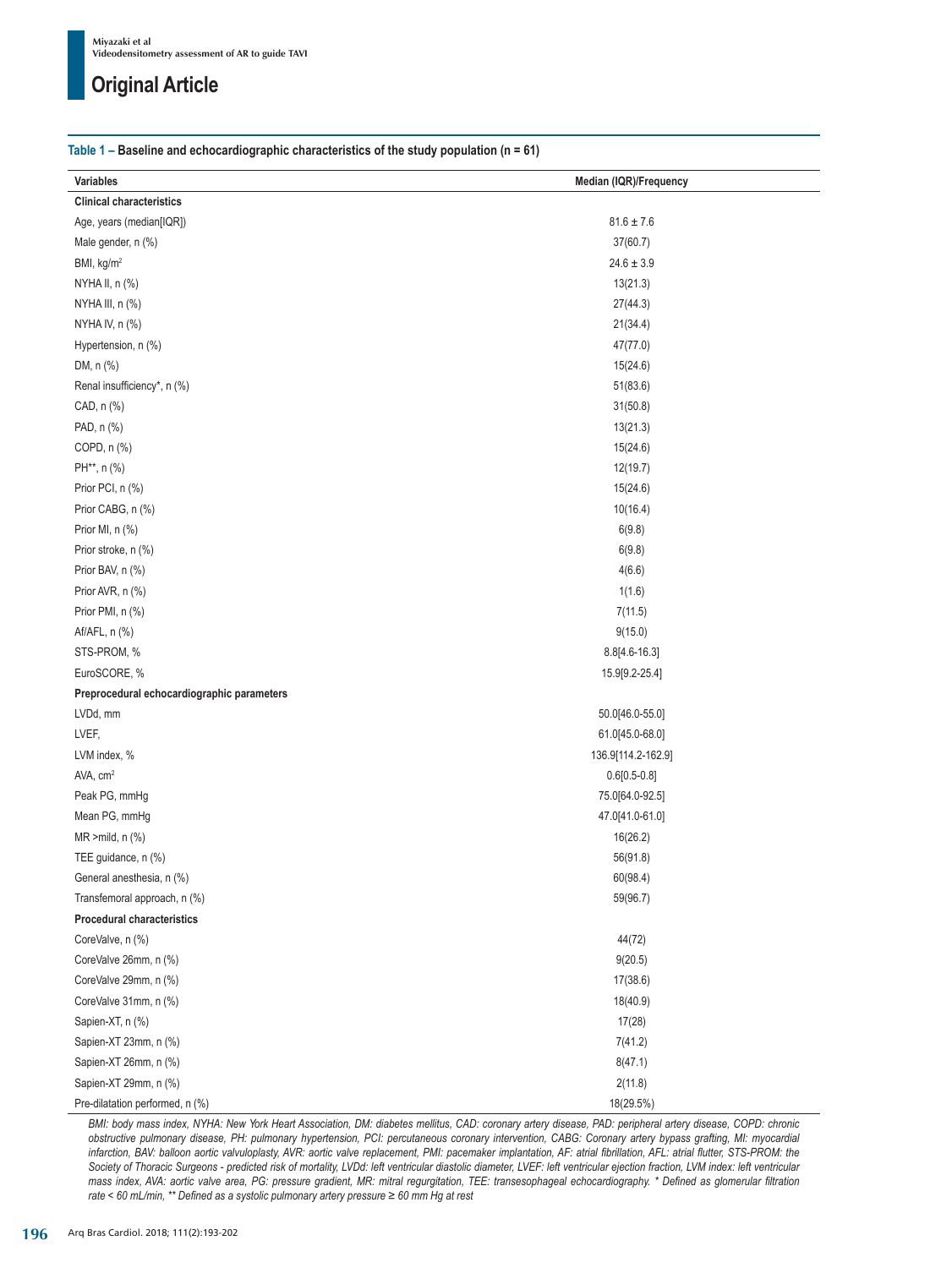

**Figure 3 –** *Serial changes of the Videodensitometric-AR. Individual serial changes before and after balloon post-dilatation are shown in this figure. In patients with VD‑AR > 17%, 7 deaths (34%) occurred, whereas in patients with VD-AR ≤ 17%, 8 deaths (19%) were observed.*



**Video 1 –** *Videodensitometric assessment of aortic regurgitation before and after balloon post-dilatation. Left panel shows VD-AR assessment before BPD (VD-AR = 20%). Right panel shows VD-AR assessment after BPD (VD-AR = 6%).*

and ranged from 0.0% to 22.8% in patients with a significant improvement of AR, and 13.8[3.3,16.5], ranging -29.0% to 19.3% in those with no change or a significant deterioration of AR. Post-dilatation balloon size / annulus diameter ratio was 0.0[-7.9,7.6] and ranged from -25.0% to 14.3% in patients with a significant improvement of AR, and 0.0[-5.6,13.4], ranging from -33.3% to 16.4% in patients with no change or with a significant deterioration of AR.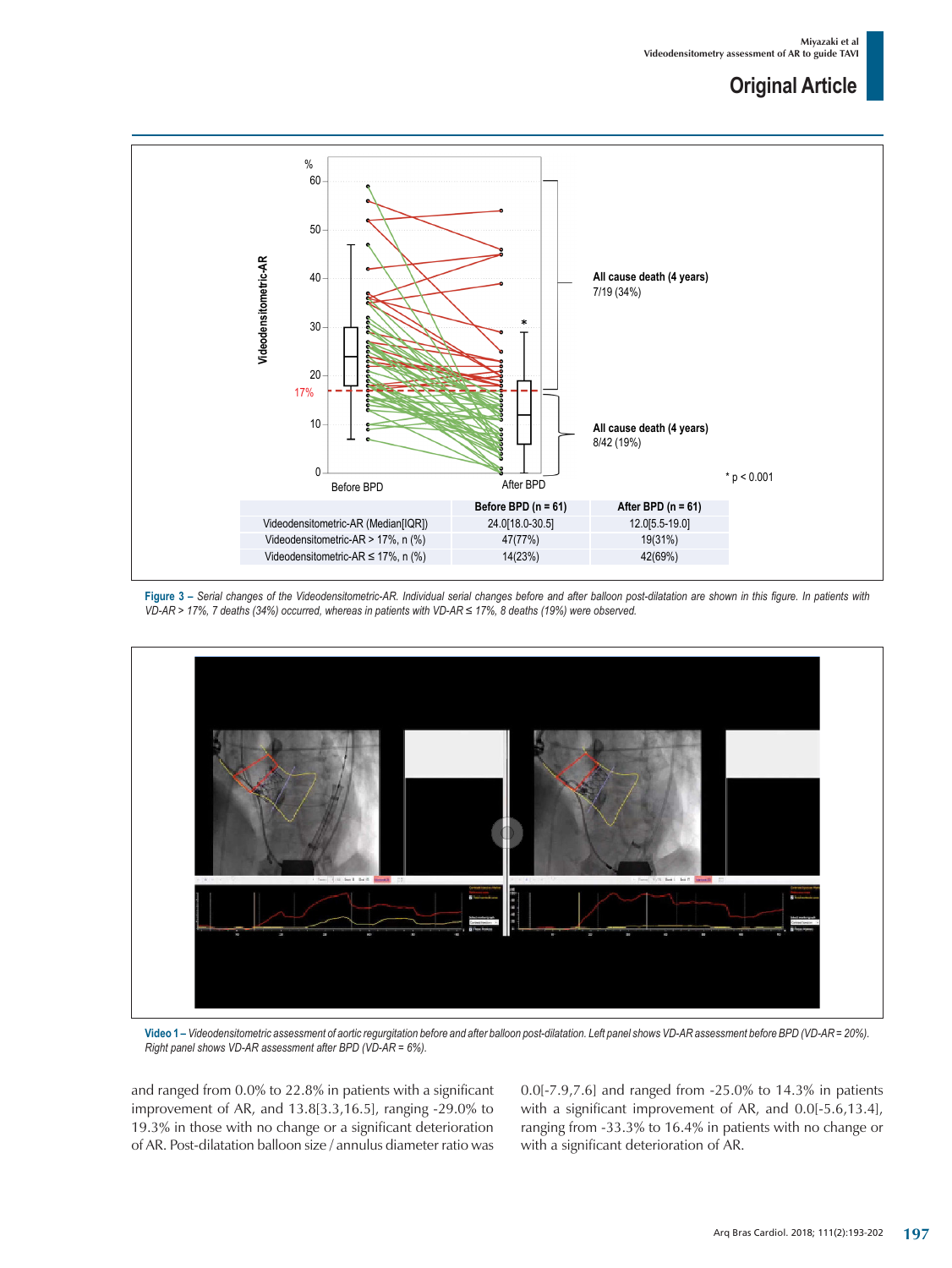

Figure 4 - Cumulative frequency curve of the rate of improvement or deterioration of aortic regurgitation by balloon post-dilatation. The formula of the relative delta *VD-AR was "(VD-AR after BPD - VD-AR before BPD)/VD-AR before BPD". Negative values indicate improvements of AR after BPD, whereas positive values stand*  for deterioration of AR after BPD. Using twenty-fifth percentile of the absolute delta VD-AR, arbitrarily we defined a relative delta of less than -20% as a significant *improvement (blue), from -20 to 20% as no change (green), and 20% more as a significant deterioration (orange).*

#### Serial change of AR based on Sellers' grade

Before BPD, AR was visually classified as Sellers' III in 36 patients (59%), and as Sellers' II in 25 patients (41%). After post-dilatation, there were 3 (5%) cases with Seller' III, 19 (31%) cases with Sellers' II, 34 (56%) cases with Sellers' I and 5 (8%) cases with Sellers' 0. Out of 36 patients with Sellers' III before BPD, 34 patients had their Sellers' grade reduced (to Sellers' II in 16, Sellers' I in 17, and Sellers' 0 in one patient. Out of 25 patients with Sellers' II before BPD, PVL improved to Sellers' I in 17 patients and to Sellers' 0 in 4 patients, deteriorated to Sellers' III in one patient, and remained unchanged (Sellers' II) in three patients (Figure 5).

#### Efficacy of BPD

Before BPD, VD-AR  $> 17\%$ , a value that has a prognostic significance in long-term follow-up, was observed in 47 patients (77%). Fourteen cases (23%) had a VD-AR  $\leq$  17%, eleven (11/14, 79%) were evaluated as Sellers' II before BPD and 3 (3/14, 21%) as Sellers' III. After BPD, VD-AR  $> 17\%$  was observed in 19 patients (falling from 77% to 31% of subjects) – 3 patients (16%) in Seller's III, 10 patients (53%) in Sellers' II, and 6 patients in Sellers' I (32%) (Figure 6). In addition, in these patients with VD-AR  $> 17\%$ , 7 deaths (34%) occurred during follow-up period, whereas among 42 patients with VD-AR  $\leq$  17%, 8 patients (19%) died.

Predilatation was performed in 18 patients and had no impact on the reduction of AR assessed by VD-AR. VD-AR was 25.5% (19.5%-36.0%) with predilatation and 23.0% (16.0%-29.0%) without predilatation ( $p = 0.159$ ) before PBD, and 16.5% (9.5%-22.8%) with predilatation and 11.0% (5.0%-17.0%) without predilatation ( $p = 0.106$ ) after PBD. Normalized delta VD-AR was  $-44.5$  ( $-60.1 - 13.0$ ) with predilatation and  $-50.0(-75.0 - 17.9)$  without predilatation (p = 0.569).

### **Discussion**

This is the first study to report the value of VD-AR in assessing periprocedural changes in AR. In clinical practice, echocardiogram and aortography are the standard tools to define the device success. As mentioned in the Valve Academic Research Consortium-2 (VARC-2) consensus document, quantitative and semi-quantitative hemodynamic assessment are recommended to assess AR severity by echocardiogram and moderate-to-severe AR is defined as valve failure.<sup>11, 20</sup>

Nombela-Franco et al.<sup>8</sup> reported serial changes using semi-quantitative grading based on echocardiogram and showed a reduction of at least 1 degree of AR in 71% of patients. To make a decision whether BPD is needed or not, echocardiogram is an important tool to evaluate the severity of AR. However, we must consider that with the increasing minimalist TAVI approach, the usage of TEE as a guidance of TAVI is becoming unfeasible. Moreover, low inter-observer agreement for the PVL 4-class grading (kappa 0.481) and the 7-class grading (kappa 0.517) has been reported, $21$  making a more reliable technique necessary.18 These facts support the value of aortography with VD assessment as the most practical and objective screening tool to determine the severity of PVL during the procedure. The technique has a median time of execution of 3 minutes.

We have previously shown that a VD-AR  $> 17\%$  correlates with increased mortality and with impaired cardiac reverse remodelling as determined by echocardiography after TAVI with excellent reproducibility.<sup>13,14</sup> This value (VD-AR  $> 17\%$ )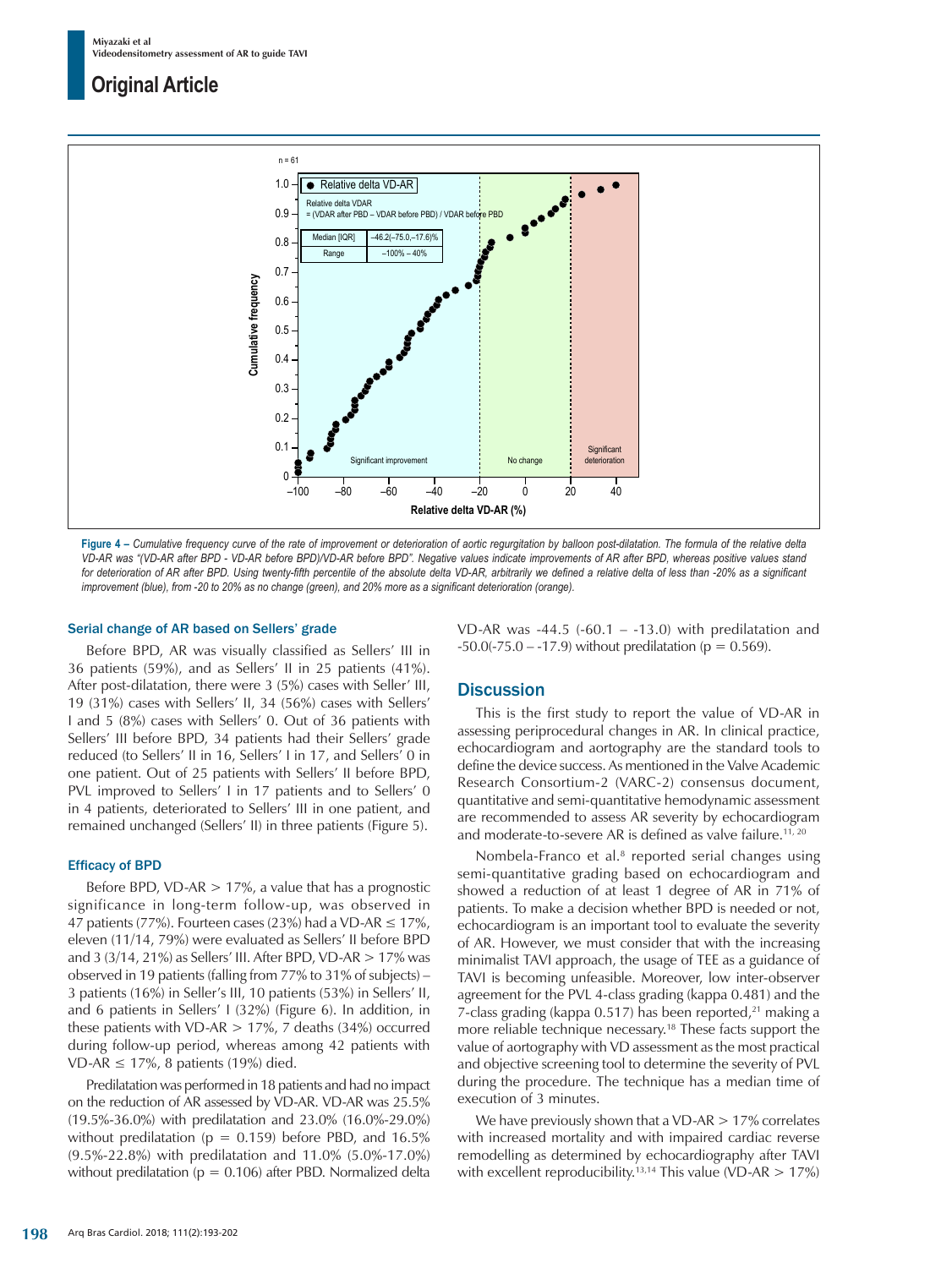

**Figure 5 –** *Serial changes of visual aortographic assessment.*



**Figure 6 –** *Videodensitometric- assessment of aortic regurgitation and Sellers' grade before and after balloon post-dilatation.*

could be decisive in helping the operator to make a decision as whether BPD should be performed during the procedure. When BPD was performed, we showed that before BPD, 77% of patients had a VD-AR  $> 17$ %, and the other patients (VD-AR  $\leq$  17%) (23%) would not require BPD. This finding is important, since BPD is associated with higher rate of cerebrovascular events compared to the patients without BPD.8,22 Avoiding unnecessary BPD would possibly reduce the risk of cerebrovascular events as well as procedural costs. Moreover, most cases of VD-AR  $\leq$  17% before BPD were found in Sellers' II, suggesting that the visual assessment of the Sellers' classification could lead to unnecessary PBD.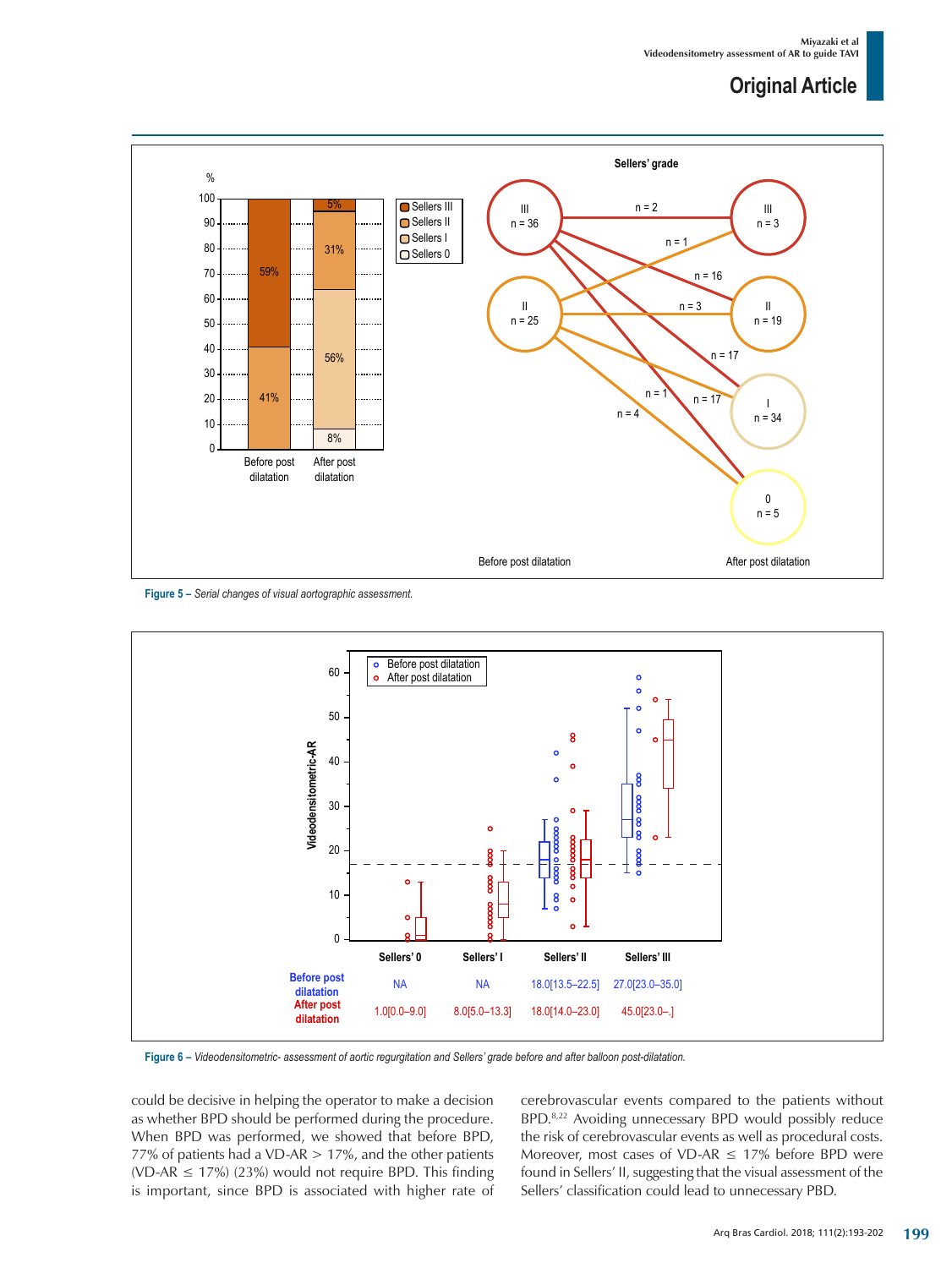After BPD, VD-AR > 17% was still seen in 31% of patients. Based on current available data, for patients with residual AR (VD-AR  $> 17\%$ ), additional measures should be taken. We found higher mortality in patients with VD-AR  $> 17\%$ compared to patients with VD-AR  $\leq$  17% during the follow-up (34% vs. 19%). Although the difference in mortality was not significant (log rank  $p = 0.273$ ) in this small population with BPD, a tendency for high mortality was previously reported in patients with VD-AR  $> 17\%$  in a large population.<sup>14,16</sup>

VD-AR deteriorated numerically in 11 patients, and this deterioration was significant in 3. This comes in agreement with previous studies which also reported AR deterioration in a small proportion of patients after BPD,<sup>8</sup> and could be due to prosthetic overexpansion with secondary leaflet maladaptation and transvalvular regurgitation.23

Serial changes of VD-AR showed predominantly improvement of AR. A reduction of the regurgitation by BPD was reported in 68%-91% in the literature. $8,24$  The mechanisms of regurgitation after implantation of THV are multifactorial as, for example, calcification of the native aortic annulus and left ventricular outflow tract (LVOT) and cover index are well known predicting factors of regurgitation after implantation of a THV.19,26-34

To make a decision whether BPD is needed or not and to judge its efficiency, repeated injections of large doses of contrast medium would be needed. Contrast medium volume used in this population was 150[131-209] ml/procedure. In the setting of TAVI, peri-procedural acute kidney injury (AKI) develops in 12% to 57% of cases and portends a significant increase in early and late mortality.34,35 The mechanisms of AKI following TAVI are multifactorial, and the role of the contrast medium volume is controversial.<sup>36</sup> However, there is some evidence suggesting that a larger contrast volume is related to an increased risk of AKI after TAVI.<sup>34,37</sup> Taking into account the important role of aortography in the minimalist TAVI era, repeated aortograms cannot be avoided. However, the possibility of reducing contrast medium is reported using a diastolic phase-synchronized injection of only 8 ml of contrast medium in an *in-vitro* setting.12 This technique could enable the reduction of the total amount of contrast medium during the procedure.

#### Limitations

After implantation of the THV, the guidewire is frequently left in the left ventricle and may produce artificial transvalvular regurgitation.38 However, the effect of the guidewire on AR during TAVI is variable according to the weight of the wire. Most operators decide whether to perform BPD with or without a guidewire in LV by using echocardiography and aortography. Indeed, in the present study, VD-AR before BPD was analysed either with ( $n = 49$ ) or without ( $n = 12$ ) the guidewire being left in the left ventricle.

One limitation of our study is the absence of data on aortic regurgitation index, thus lacking the possibility of comparing this to our method. Limitations of VD-AR assessment are its feasibility. The current report is a retrospective study so that the acquisition of aortography was not dedicated for VD-AR assessment. In order to perform videodensitometric assessment appropriately, the acquisition of aortography should be done without overlapping ROI with contrast filled ascending/descending aorta. Recently, Teng et al.<sup>39</sup> reported how to plan an overlap free projection for VD-AR assessment.<sup>39</sup> A dedicated acquisition protocol would achieve a high feasibility of assessment. We tried to overcome this limitation by choosing the cases that did had an adequate acquisition of images, lowering our sample size. However, a prospective clinical study is needed to confirm this hypothetical assumption. So far, CAAS-A-valve software is available as an offline system. Currently, attempts are being made to allow online assessment.40 In the near future, online system will probably foster the VD-AR as guidance for TAVI.

In this registry, no echocardiographic parameters recorded were reported after THV deployment but before BPD. The information of calcification of the native aortic valve, annulus and LVOT from computed tomography were not available.

## **Conclusion**

VD-AR after THV implantation enables the operator to assess quantitatively regurgitation, to rationalise BPD and to assess its efficacy.

## Acknowledgements

We thank Jean-Paul Aben for preparing the supporting movie.

## Author contributions

Conception and design of the research: Miyazaki Y, Modolo R, Abdelghani M, Tateishi H, Cavalcante R, Collet C, Asano T, Tenekecioglu E, Mangione JA, Abizaid A, Soliman OII, Onuma Y, Serruys PW, Lemos PA, Brito Jr. FS; Acquisition of data: Miyazaki Y, Modolo R, Abdelghani M, Tateishi H, Cavalcante R, Katagiri Y, Sarmento-Leite R, Mangione JA, Abizaid A, Soliman OII, Onuma Y, Serruys PW, Lemos PA, Brito Jr. FS; Analysis and interpretation of the data: Miyazaki Y, Modolo R, Abdelghani M, Tateishi H, Cavalcante R, Collet C, Asano T, Katagiri Y, Tenekecioglu E, Mangione JA, Abizaid A, Soliman OII, Onuma Y, Serruys PW; Statistical analysis: Miyazaki Y, Modolo R, Abdelghani M, Cavalcante R, Collet C, Asano T, Katagiri Y, Mangione JA, Abizaid A, Soliman OII, Serruys PW, Brito Jr. FS; Writing of the manuscript: Miyazaki Y, Modolo R, Abdelghani M, Asano T, Mangione JA, Abizaid A, Serruys PW; Critical revision of the manuscript for intellectual content: Miyazaki Y, Modolo R, Abdelghani M, Tateishi H, Cavalcante R, Collet C, Asano T, Katagiri Y, Tenekecioglu E, Sarmento-Leite R, Mangione JA, Soliman OII, Onuma Y, Serruys PW, Lemos PA, Brito Jr. FS.

## **Potential Conflict of Interest**

Rogério Sarmento-Leite, José A. Mangione, and Fabio S. de Brito Jr are proctors for Medtronic and Edwards Lifesciences. Pedro A. Lemos is a proctor for Edwards Lifesciences and Boston Scientific. All other authors have no relevant conflicts of interest to declare.

### **Sources of Funding**

There were no external funding sources for this study.

### **Study Association**

This article is part of the thesis of Doctoral submitted by Yosuke Miyazaki, from Erasmus University.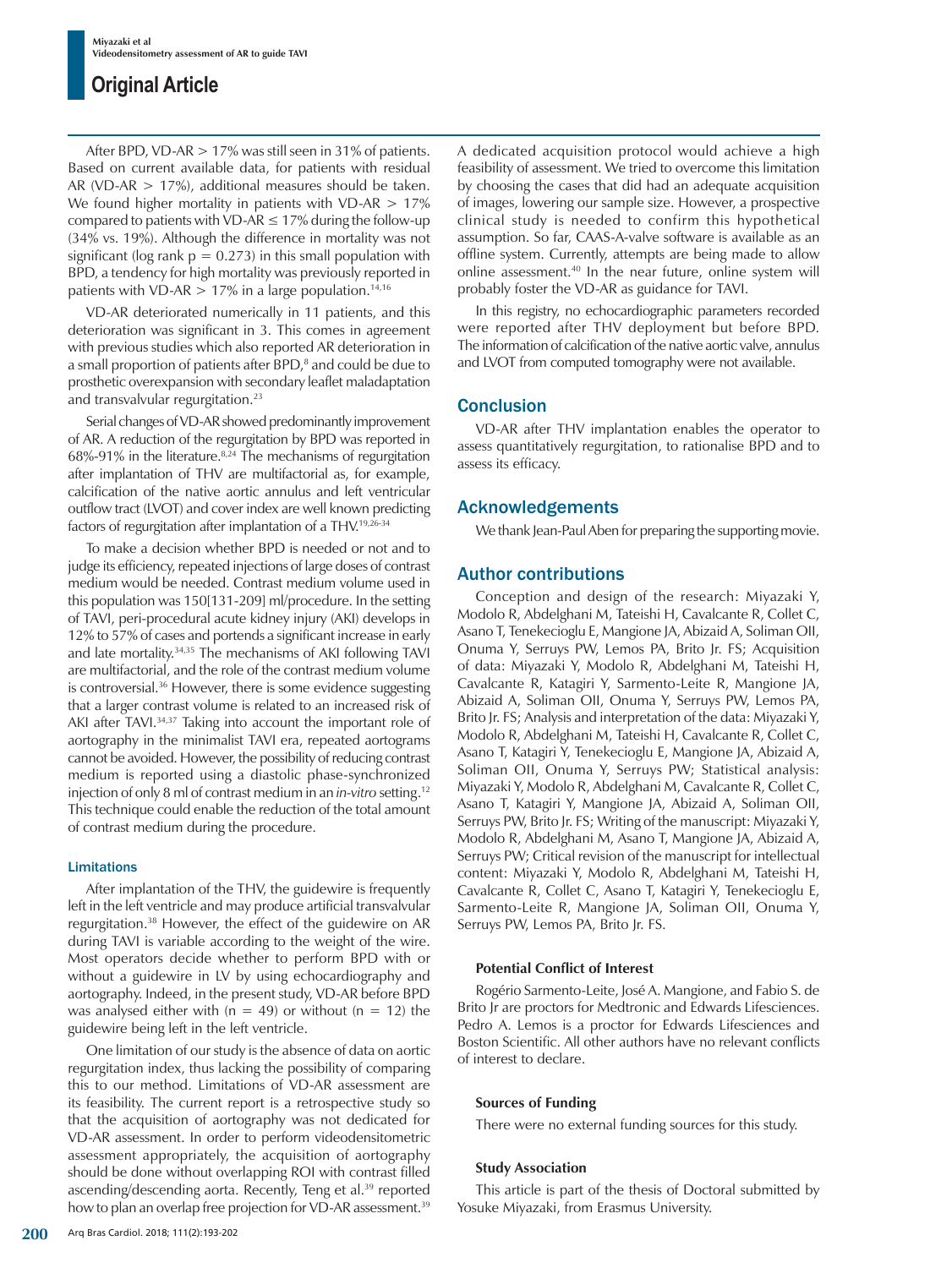### **Ethics approval and consent to participate**

This study used data from the Brazilian TAVI Registry. This Registry was approved by the Ethics Committe of all the

## **References**

- 1. Kodali SK, Williams MR, Smith CR, Svenson LG, Webb JG, Makkan RR, et al. Two-year outcomes after transcatheter or surgical aortic-valve replacement. N Engl J Med. 2012; 366(18): 1686-95.
- 2. Kodali S, Pibarot P, Douglas PS,Williams M, Yu K, Thourani V, et al. Paravalvular regurgitation after transcatheter aortic valve replacement with the Edwards sapien valve in the PARTNER trial: characterizing patients and impact on outcomes. *Eur Heart J*. 2015; 36(7): 449-56.
- 3. Athappan G, Patvardhan E, Tuzcu EM, Svenson LG, Lemos PA, Fraccaro C, et al. Incidence, predictors, and outcomes of aortic regurgitation after transcatheter aortic valve replacement: meta-analysis and systematic review of literature. J Am Coll Cardiol. 2013; 61(15): 1585-95.
- 4. Reardon MJ, Van Mieghem NM, Popma JJ, Kleimar NS, Sondergaacd L,et al. Surgical or Transcatheter Aortic-Valve Replacement in Intermediate-Risk Patients. N Engl J Med. 2017; 376(14): 1321-31.
- 5. Abdelghani M, Serruys PW. Transcatheter Aortic Valve Implantation in Lower-Risk Patients With Aortic Stenosis: Is It Justified to Be the Preferred Treatment? Circ Cardiovasc Interv.2016;9(4): e002944.
- 6. Pibarot P, Hahn RT, Weissman NJ, Monaghan MJ. Assessment of paravalvular regurgitation following TAVR: a proposal of unifying grading scheme. *JACC Cardiovasc Imaging*. 2015;8(3):340-60.
- 7. Schulz E, Jabs A, Gori T, von Bardeleben S, Hink U, Kasper-Konig W, et al. Transcatheter aortic valve implantation with the new-generation Evolut R: Comparison with CoreValve(R) in a single center cohort. *Int.J Cardiol Heart Vasc.* 2016 Jul 5;12: 52-6.
- 8. Nombela-Franco L, Rodes-Cabau J, DeLarochelliere R, Larose F, Doyle D, Villeneuve J, et al. Predictive factors, efficacy, and safety of balloon post-dilation after transcatheter aortic valve implantation with a balloonexpandable valve. *JACC Cardiovasc Interv*. 2012; 5(5): 499-512.
- Schymik G, Schrofel H, Heimeshoff M, Luik A, Thoenes M, Mandinov L. How to adapt the implantation technique for the new SAPIEN 3 transcatheter heart valve design. J Interv Cardiol. 2015; 28(1): 82-9.
- 10. Soliman OI, El Faquir N, Ren B,Spitzer E, van Gils L, Jonker H, et al. et al. Comparison of valve performance of the mechanically expanding Lotus and the balloon-expanded SAPIEN3 transcatheter heart valves: an observational study with independent core laboratory analysis. *Eur Heart J Cardiovasc Imaging.* 2018;19(2):157-67.
- 11. Kappetein AP, Head SJ, Genereux P, Piazza N, van Mieghem NM, Blackstone EH, et al. Updated standardized endpoint definitions for transcatheter aortic valve implantation: the Valve Academic Research Consortium-2 consensus document. J Thorac Cardiovasc Surg. 2013;145(1):6-23.
- 12. Soliman OII, Miyazaki Y, Abdelghani M, Brugmans M, Witsenburg M, Onuma Y, et al. Mid-term performance of a novel restorative pulmonary valvedconduit: preclinical results. *EuroIntervention*. 2017;13(12):e1418-27.
- 13. Abdelghani M, Tateishi H, Miyazaki Y, cavalcante R, Soliman OI, Tijssen JG, et al. Angiographic assessment of aortic regurgitation by video-densitometry in the setting of TAVI: Echocardiographic and clinical correlates. *Catheter Cardiovasc Interv*. 2017;90(4):650-9.
- 14. Tateishi H, Campos CM, Abdelghani M, Leite RS, Mangione JÁ, Bary L, et al. Video densitometric assessment of aortic regurgitation after transcatheter aortic valve implantation: results from the Brazilian TAVI registry. *EuroIntervention*. 2016; 11(12): 1409-18.

Institutions participating, and all patients included prospectively provided written informed consent. All procedures were in accordance with the Decalration of Helsinki.

- 15. de Brito FS Jr, Carvalho LA, Sarmento-Leite R, Mangione JÁ, Lemos P, Siciliano A, et al. Outcomes and predictors of mortality after transcatheter aortic valve implantation: Results of the Brazilian registry. *Catheter Cardiovasc Interv*. 2015; 85(5): E153-62.
- 16. Tateishi H, Abdelghani M, Cavalcante R, Miyazaki Y, Campos CM, Collet C, et al. The interaction of de-novo and pre-existing aortic regurgitation after TAVI: Insights from a new quantitative aortographic technique. *EuroIntervention*. 2017;13(1):60-8.
- 17. Sellers RD, Levy MJ, Amplatz K , Lillehei CW. Left Retrograde Cardioangiography in Acquired Cardiac Disease: Technic, Indications and Interpretations in 700 Cases. *Am J Cardiol*. 1964 Oct 14(12):14:437-47.
- 18. Schultz CJ, Slots TL, Yong G,Aben JP, Van Mieghem, Swamaans M, et al. An objective and reproducible method for quantification of aortic regurgitation after TAVI. *EuroIntervention*. 2014;10(3):3 55-63.
- 19. Reinohl J, Psyrakis D, Kaier K,Kodinov V, Siepe M, Gutmann A, et al. et al. Aortic root volume is associated with contained rupture of the aortic annulus in balloon-expandable transcatheter aortic valve replacement. *Catheter Cardiovasc Interv*. 2016; 87(4): 807-17.
- 20. Abdelghani M, Tateishi H, Spitzer E, Kodirov V, Siepe M, Gutmann A, et al. Echocardiographic and angiographic assessment of paravalvular regurgitation after TAVI: optimizing inter-technique reproducibility. *Eur Heart J Cardiovasc Imaging.* 2016; 17(8): 852-60.
- 21. Hahn RT, Pibarot P, Weissman NJ, Rodriguez L, Jaber WA. Assessment of paravalvular aortic regurgitation after transcatheter aortic valve replacement: intra-core laboratory variability. J Am Soc Echocardiogr. 2015; 28(4):415-22.
- 22. Wang N, Lal S. Post-dilation in transcatheter aortic valve replacement: A systematic review and meta-analysis. J Interv Cardiol. 2017; 30(3): 204-11.
- 23. Shibayama K, Mihara H, Jilaihawi H, Berdeio J, Harada K, Itabashi Y, et al.et al. 3D Assessment of Features Associated With Transvalvular Aortic Regurgitation After TAVR: A Real-Time 3D TEE Study. *JACC Cardiovasc Imaging* 2016; 9(2):114-23.
- 24. Hahn RT, Pibarot P, Webb J, Rodes Cabau J, Hermann HC, Williamset al. Outcomes with post-dilation following transcatheter aortic valve replacement: the PARTNER I trial (placement of aortic transcatheter valve). *JACC Cardiovasc Interv*. 2014;7(7): 781-9.
- 25. Nazif TM, Dizon JM, Hahn RT, Babaliaros V, Douglas OS, El Chami ES, et al. Predictors and clinical outcomes of permanent pacemaker implantation after transcatheter aortic valve replacement: the PARTNER (Placement of AoRtic TraNscathetER Valves) trial and registry. *JACC Cardiovasc Interv*. 2015;8(1Part A):60-9.
- 26. Pasic M, Unbehaun A, Buz S, Drews T, Hetzer R. Annular rupture during transcatheter aortic valve replacement: classification, pathophysiology, diagnostics, treatment approaches, and prevention. *JACC Cardiovasc Interv*. 2015;8(1 Part A):1-9.
- 27. Condado JF, Corrigan FE, 3rd, Lerakis S, Parastatidis I, Stellman AE, Binongo JN, et al. Anatomical risk models for paravalvular leak and landing zone complications for balloon-expandable transcatheter aortic valve replacement. *Catheter Cardiovasc Interv*. 2017; 30(4):690-700.
- 28. Barbanti M, Yang TH, Rodes Cabau J, Tamburino C, Wood DA, Jilaihawi H, et al. Anatomical and procedural features associated with aortic root rupture during balloon-expandable transcatheter aortic valve replacement. *Circulation*. 2013; 128(3):244-53.